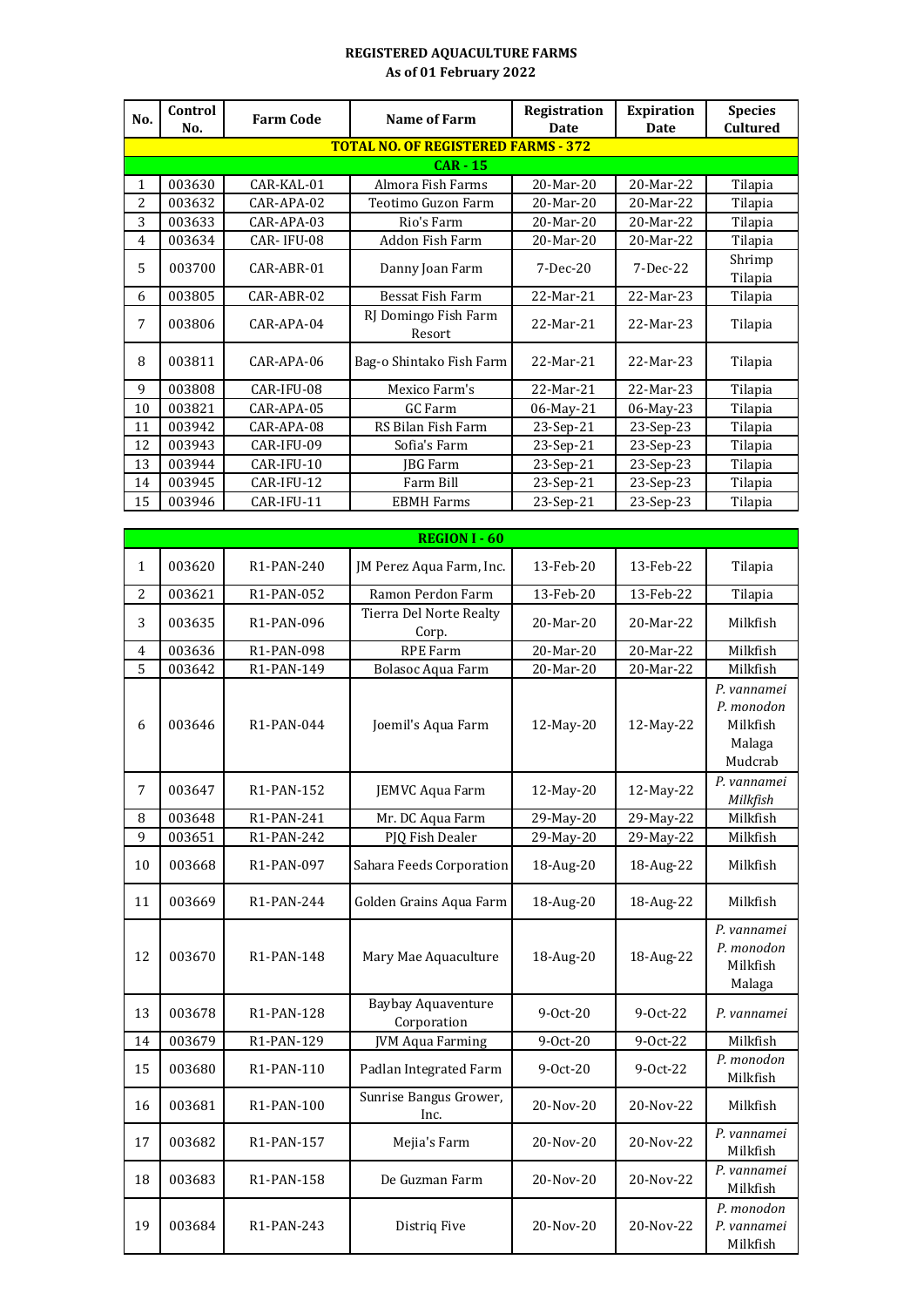| 20 | 003685 | R1-PAN-245              | RB Yanquiling Farm                            | 20-Nov-20 | 20-Nov-22 | P. vannamei<br>Milkfish                                   |
|----|--------|-------------------------|-----------------------------------------------|-----------|-----------|-----------------------------------------------------------|
| 21 | 003686 | R <sub>1</sub> -PAN-246 | Edwin Dela Cruz Farm                          | 20-Nov-20 | 20-Nov-22 | P. vannamei<br>Milkfish                                   |
| 22 | 003687 | R1-PAN-247              | Ben Farm                                      | 20-Nov-20 | 20-Nov-22 | P. vannamei<br>Milkfish                                   |
| 23 | 003688 | R <sub>1</sub> -PAN-248 | MR2AS Aqua Farm                               | 20-Nov-20 | 20-Nov-22 | P. vannamei<br>Milkfish<br>Tilapia                        |
| 24 | 003703 | R1-PAN-249              | <b>BMP</b> Aquafarming                        | 7-Dec-20  | 7-Dec-22  | Milkfish                                                  |
| 25 | 003704 | R1-PAN-099              | Jesscon & Sons Aquafarm<br>Associations, Inc. | 17-Dec-20 | 17-Dec-22 | Milkfish                                                  |
| 26 | 003705 | R <sub>1</sub> -PAN-174 | Brix Aqua Farm                                | 17-Dec-20 | 17-Dec-22 | P. monodon<br>Milkfish                                    |
| 27 | 003706 | R1-PAN-175              | Brix Aqua Farm                                | 17-Dec-20 | 17-Dec-22 | P. monodon<br>Milkfish                                    |
| 28 | 003721 | R1-PAN-170              | Erickson Bangus<br>Enterprises                | 05-Jan-21 | 05-Jan-23 | Milkfish<br>Tilapia<br>Talakitok                          |
| 29 | 003722 | R1-PAN-115              | Argin Aqua Farm                               | 05-Jan-21 | 05-Jan-23 | Milkfish                                                  |
| 30 | 003723 | R1-PAN-047              | Edzena Aqua Farm<br>Unicorp Agri-Aqua         | 05-Jan-21 | 05-Jan-23 | Milkfish                                                  |
| 31 | 003727 | R1-PAN-112              | Ventures Inc.                                 | 20-Jan-21 | 20-Jan-23 | Milkfish                                                  |
| 32 | 003728 | R1-LUN-195              | J & F Aquatic Resources<br>Farming            | 20-Jan-21 | 20-Jan-23 | Milkfish                                                  |
| 33 | 003749 | R1-PAN-251              | Dagupan Aqua Farm                             | 18-Feb-21 | 18-Feb-23 | P. vannamei<br>Milkfish<br>Malaga<br>Talakitok<br>Grouper |
| 34 | 003795 | R1-PAN-114              | <b>DCDA</b> Farm                              | 03-Mar-21 | 03-Mar-23 | Milkfish                                                  |
| 35 | 003796 | R1-LUN-147              | <b>GMMC</b> Isda Farm                         | 03-Mar-21 | 03-Mar-23 | Pompano<br>Malaga                                         |
| 36 | 003797 | R1-PAN-253              | Aragon & Alee<br>Aquafarming                  | 03-Mar-21 | 03-Mar-23 | Milkfish                                                  |
| 37 | 003798 | R1-PAN-254              | Rod's Aqua Farm                               | 03-Mar-21 | 03-Mar-23 | Malaga                                                    |
| 38 | 003799 | R1-PAN-252              | D.O.D and Sons Phil. Inc.                     | 09-Mar-21 | 09-Mar-23 | P. vannamei<br>Milkfish<br>Seabass<br>Snapper             |
| 39 | 003800 | R1-PAN-171              | Erickson Bangus<br>Enterprises                | 09-Mar-21 | 09-Mar-23 | Milkfish<br>Malaga                                        |
| 40 | 003801 | R1-PAN-250              | De Perio's Fish Pond                          | 09-Mar-21 | 09-Mar-23 | Milkfish                                                  |
| 41 | 003812 | R1-LUN-142              | FGP Fish Farm                                 | 22-Apr-21 | 22-Apr-23 | Milkfish<br>Lapu-lapu<br>Malaga<br>Crab<br>Snapper        |
| 42 | 003813 | R1-PAN-255              | <b>TVM Aqua Farming</b><br>Corporation        | 30-Apr-21 | 30-Apr-23 | Milkfish                                                  |
| 43 | 003826 | R1-PAN-205              | Clavo's Aqua Farm                             | 06-May-21 | 06-May-23 | Milkfish                                                  |
| 44 | 003829 | R1-PAN-046              | Lucas Ballesteros Aqua<br>Farm                | 06-May-21 | 06-May-23 | Milkfish                                                  |
| 45 | 003840 | R1-LUN-132              | CEYU Aqua Farm                                | 18-May-21 | 18-May-23 | Milkfish                                                  |
| 46 | 003841 | R1-PAN-256              | Lopez Aqua Farm                               | 25-May-21 | 25-May-23 | P. monodon<br>Milkfish<br>Malaga                          |
| 47 | 003842 | R1-PAN-257              | RCV/Belen Farm                                | 25-May-21 | 25-May-23 | P. vannamei<br>Milkfish                                   |
| 48 | 003875 | R1-PAN-258              | Tierra Del Norte Realty<br>Corp.              | 18-Jun-21 | 18-Jun-23 | Milkfish<br>Pompano<br>Malaga                             |
| 49 | 003886 | R1-PAN-093              | Super Mega Sea Horse<br>Feedmill Corp.        | 05-Jul-21 | 05-Jul-23 | Milkfish                                                  |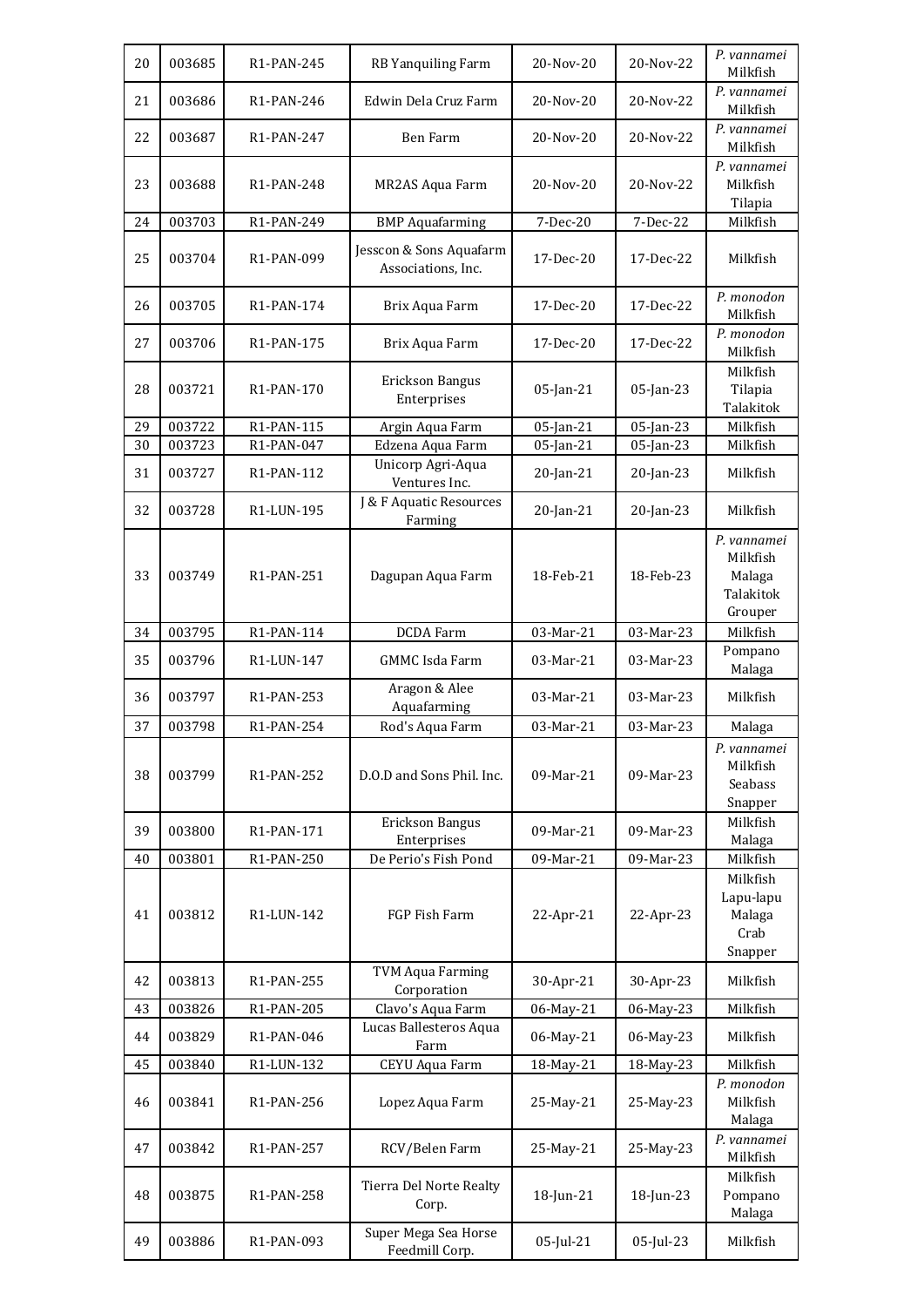| 50 | 003887 | R1-PAN-094              | Lucky Fortune Group<br>Feedmill Corp.              | 05-Jul-21    | 05-Jul-23    | Milkfish           |
|----|--------|-------------------------|----------------------------------------------------|--------------|--------------|--------------------|
| 51 | 003888 | R1-PAN-095              | Phil. Mega Fish Feedmill<br>Corp.                  | 05-Jul-21    | $05$ -Jul-23 | Milkfish           |
| 52 | 003891 | R <sub>1</sub> -PAN-259 | Bibibi's Aquafarming                               | 09-Jul-21    | 09-Jul-23    | Milkfish           |
| 53 | 003903 | R <sub>1</sub> -PAN-260 | RTC Mangatake Aqua<br>Farm                         | 16-Jul-21    | $16$ -Jul-23 | Siganid<br>Grouper |
| 54 | 003911 | R <sub>1</sub> -PAN-261 | Freshious, Inc.                                    | $9-Aug-21$   | 9-Aug-23     | Shrimp<br>Milkfish |
| 55 | 003912 | R <sub>1</sub> -PAN-262 | <b>[&amp;F Aquatic Resource and</b><br>Farming Co. | $9-Aug-21$   | 9-Aug-23     | Milkfish           |
| 56 | 003913 | R <sub>1</sub> -PAN-263 | St. Michael Aqua Farm                              | $9-Aug-21$   | $9-Aug-23$   | Milkfish           |
| 57 | 003954 | R1-PAN-116              | RCV/Belen Farm                                     | 22-Oct-21    | 22-Oct-23    | Milkfish           |
| 58 | 003409 | R1-PAN-238              | M&B Fish Trading                                   | $24$ -Jan-22 | 24-Jan-24    | Milkfish           |
| 59 | 003410 | R <sub>1</sub> -PAN-239 | Weste Fish Trading                                 | $24$ -Jan-22 | 24-Jan-24    | Milkfish           |
| 60 | 003411 | R <sub>1</sub> -PAN-004 | PCPerez Aqua Farm Inc.                             | $13$ -Jan-22 | $13$ -Jan-24 | Milkfish           |

|                | <b>REGION II - 22</b> |                         |                                                                                |           |           |                                                   |  |  |
|----------------|-----------------------|-------------------------|--------------------------------------------------------------------------------|-----------|-----------|---------------------------------------------------|--|--|
| 1              | 003822                | R2-CAG-065              | Panes Farm                                                                     | 18-May-21 | 18-May-23 | Tilapia                                           |  |  |
| 2              | 003823                | R2-CAG-068              | Raralio's Fish Farm                                                            | 18-May-21 | 18-May-23 | Tilapia                                           |  |  |
| 3              | 003824                | R2-CAG-070              | Dataj Aquafarm Inc. - D                                                        | 18-May-21 | 18-May-23 | P. vannamei                                       |  |  |
| $\overline{4}$ | 003825                | R2-ISA-100              | <b>ESB Four Plus One</b><br>Agricultural Farm                                  | 18-May-21 | 18-May-23 | Tilapia<br>Carp                                   |  |  |
| 5              | 003972                | R2-NV-090               | Palafox Fishfarm                                                               | 12-Nov-21 | 12-Nov-23 | Tilapia                                           |  |  |
| 6              | 003973                | R2-NV-091               | Apuya Fishfarm                                                                 | 12-Nov-21 | 12-Nov-23 | Tilapia                                           |  |  |
| 7              | 003974                | R2-NV-092               | Del Rosario Fishfarm                                                           | 12-Nov-21 | 12-Nov-23 | Tilapia                                           |  |  |
| 8              | 003975                | R2-NV-093               | Urban Fishfarm                                                                 | 12-Nov-21 | 12-Nov-23 | Tilapia                                           |  |  |
| 9              | 003976                | R2-NV-094               | <b>Bambang Integrated Agro-</b><br>Tourism and Learning<br>Site (BIATALS) Farm | 12-Nov-21 | 12-Nov-23 | Tilapia                                           |  |  |
| 10             | 003977                | R <sub>2</sub> -ISA-095 | DTD Agricultural<br>Organiques                                                 | 12-Nov-21 | 12-Nov-23 | Tilapia                                           |  |  |
| 11             | 003978                | R2-NV-096               | OJ Fishfarm                                                                    | 12-Nov-21 | 12-Nov-23 | Tilapia<br>Freshwater<br>Prawn                    |  |  |
| 12             | 003979                | R2-QUI-097              | Juarizo Fishfarm                                                               | 12-Nov-21 | 12-Nov-23 | Tilapia                                           |  |  |
| 13             | 003980                | R2-QUI-098              | Lugod Fishfarm                                                                 | 12-Nov-21 | 12-Nov-23 | Tilapia<br>Freshwater<br>Prawn                    |  |  |
| 14             | 003981                | R2-QUI-099              | J. Salvador Fishfarm                                                           | 12-Nov-21 | 12-Nov-23 | Tilapia<br>Carp<br>Catfish<br>Freshwater<br>Prawn |  |  |
| 15             | 003982                | R2-QUI-100              | R. Salvador Fishfarm                                                           | 12-Nov-21 | 12-Nov-23 | Tilapia                                           |  |  |
| 16             | 003983                | R2-QUI-101              | E. Salvador Fishfarm                                                           | 12-Nov-21 | 12-Nov-23 | Tilapia                                           |  |  |
| 17             | 003984                | R2-NV-102               | Gacusana Fishfarm                                                              | 12-Nov-21 | 12-Nov-23 | Tilapia                                           |  |  |
| 18             | 003985                | R2-QUI-103              | Immulyap Fishfarm                                                              | 12-Nov-21 | 12-Nov-23 | Tilapia                                           |  |  |
| 19             | 003986                | R2-QUI-104              | D. Salvador Fishfarm                                                           | 12-Nov-21 | 12-Nov-23 | Tilapia                                           |  |  |
| 20             | 003987                | R2-NV-105               | Gumatin Fishfarm                                                               | 12-Nov-21 | 12-Nov-23 | Tilapia                                           |  |  |
| 21             | 003988                | R2-NV-106               | Abrogar Fishfarm                                                               | 12-Nov-21 | 12-Nov-23 | Tilapia                                           |  |  |
| 22             | 003989                | R2-NV-107               | Camacho Fishfarm                                                               | 12-Nov-21 | 12-Nov-23 | Tilapia                                           |  |  |

|                |        |            | <b>REGION III - 55</b> |             |             |                                |
|----------------|--------|------------|------------------------|-------------|-------------|--------------------------------|
|                | 003550 | R3-BUL-162 | NNN88 Aqua Farm        | 22-Oct-19   | $22-0ct-22$ | P. monodon<br>Milkfish<br>Crab |
| 2              | 003652 | R3-ZAM-101 | Lolo Jose Aquafarm     | $3$ -Jul-20 | $3$ -Jul-22 | Milkfish<br>Malaga             |
| 3              | 003653 | R3-BUL-127 | ATM Aquafarm           | $3$ -Jul-20 | $3$ -Jul-22 | Milkfish                       |
| $\overline{4}$ | 003654 | R3-BUL-128 | ATM Aquafarm           | $3$ -Jul-20 | $3$ -Jul-22 | Milkfish                       |
| 5              | 003655 | R3-BUL-129 | ATM Aquafarm           | $3$ -Jul-20 | $3$ -Jul-22 | Milkfish                       |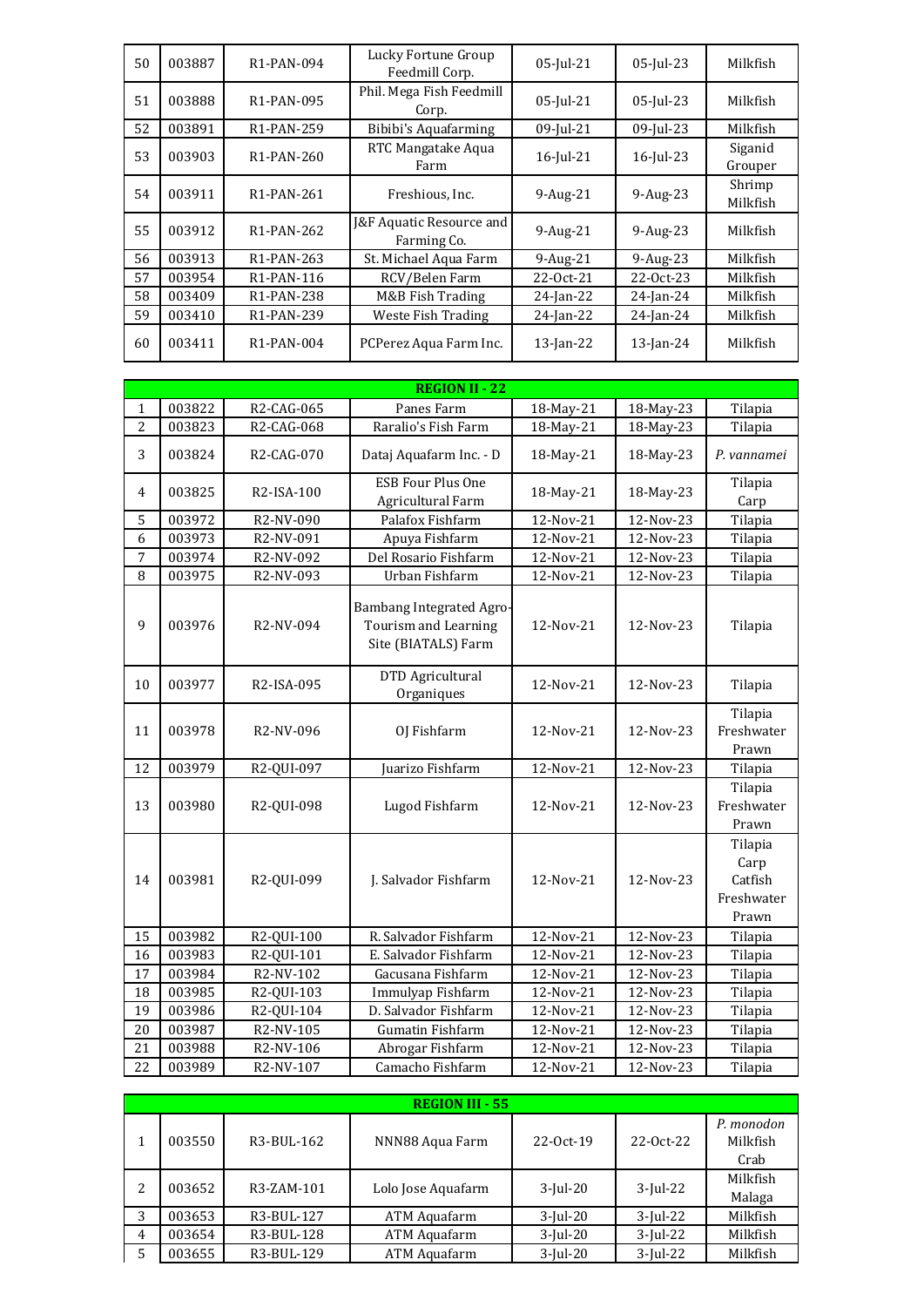| 6  | 003656 | R3-BUL-163 | <b>CCM</b> Aquafarm                         | $3$ -Jul-20 | $3$ -Jul-22 | Milkfish                              |
|----|--------|------------|---------------------------------------------|-------------|-------------|---------------------------------------|
| 7  | 003657 | R3-BUL-164 | <b>ATM Aquafarm</b>                         | $3$ -Jul-20 | $3$ -Jul-22 | Milkfish                              |
| 8  | 003658 | R3-BUL-165 | <b>ATM Aquafarm</b>                         | $3$ -Jul-20 | $3$ -Jul-22 | Milkfish                              |
| 9  | 003671 | R3-BUL-167 | Nabao 1 Aquafarm                            | 9-Sep-20    | 9-Sep-22    | Milkfish                              |
| 10 | 003672 | R3-BUL-168 | Nabao 2 Aquafarm                            | 9-Sep-20    | 9-Sep-22    | Milkfish                              |
| 11 | 003673 | R3-BUL-169 | Nabao 3 Aquafarm                            | 9-Sep-20    | 9-Sep-22    | Milkfish                              |
| 12 | 003674 | R3-BUL-170 | Sapang Kawayan<br>Aquafarm                  | $9-Sep-20$  | 9-Sep-22    | Milkfish                              |
| 13 | 003675 | R3-BUL-171 | Sapang Malalim<br>Aquafarm                  | $9-Sep-20$  | 9-Sep-22    | Milkfish                              |
| 14 | 003676 | R3-BUL-172 | Lagyo Aquafarm                              | 9-Sep-20    | 9-Sep-22    | Milkfish                              |
| 15 | 003677 | R3-ZAM-173 | Aqua Agri Zambay<br>Producers Coop.         | 9-Sep-20    | 9-Sep-22    | Milkfish                              |
| 16 | 003689 | R3-PAM-103 | Trese Farm                                  | 10-Nov-20   | 10-Nov-22   | Shrimp<br>Milkfish<br>Crabs           |
| 17 | 003690 | R3-PAM-104 | Squatter Farm                               | 10-Nov-20   | $10-Nov-22$ | Shrimp<br>Milkfish<br>Tilapia         |
| 18 | 003691 | R3-PAM-105 | Parara Farm                                 | 10-Nov-20   | 10-Nov-22   | Shrimp<br>Milkfish<br>Tilapia<br>Crab |
| 19 | 003692 | R3-PAM-140 | Madalumdum Farm                             | 10-Nov-20   | 10-Nov-22   | Shrimp<br>Milkfish<br>Crabs           |
| 20 | 003693 | R3-ZAM-145 | J & F Aquatic Resources<br>Farming          | 10-Nov-20   | 10-Nov-22   | Milkfish                              |
| 21 | 003694 | R3-ZAM-146 | J & F Aquatic Resources<br>Farming          | 10-Nov-20   | 10-Nov-22   | Milkfish                              |
| 22 | 003695 | R3-ZAM-147 | J & F Aquatic Resources<br>Farming          | 10-Nov-20   | 10-Nov-22   | Milkfish                              |
| 23 | 003719 | R3-ZAM-143 | San Andres Producer's<br>Cooperative 1      | 17-Dec-20   | 17-Dec-22   | Milkfish                              |
| 24 | 003720 | R3-ZAM-144 | San Andres Producer's<br>Cooperative 2      | 17-Dec-20   | 17-Dec-22   | Milkfish                              |
| 25 | 003802 | R3-ZAM-124 | Tierra Del Norte Realty<br>Corp.            | 22-Mar-21   | 22-Mar-23   | Milkfish                              |
| 26 | 003803 | R3-ZAM-125 | <b>DCLS Aquafarms</b>                       | 22-Mar-21   | 22-Mar-23   | Milkfish                              |
| 27 | 003830 | R3-ZAM-132 | A.E. Barcena Aqua Farm                      | 22-Mar-21   | 22-Mar-23   | Milkfish                              |
| 28 | 003817 | R3-BUL-166 | Chill Persha Enterprise                     | 30-Apr-21   | 30-Apr-23   | Milkfish                              |
| 29 | 003831 | R3-BUL-174 | N.E. Panganiban<br>Aquafarm                 | 06-May-21   | 06-May-23   | Shrimp<br>Milkfish                    |
| 30 | 003832 | R3-BUL-175 | LCP 1 Aquafarm                              | 06-May-21   | 06-May-23   | P. vannamei<br>Milkfish               |
| 31 | 003833 | R3-BUL-176 | LCP 2 Aquafarm                              | 06-May-21   | 06-May-23   | Milkfish                              |
| 32 | 003873 | R3-NUE-177 | Jikars Aquafarm                             | 18-Jun-21   | 18-Jun-23   | Tilapia                               |
| 33 | 003889 | R3-NUE-160 | Genomar Supreme Phils.<br>Inc.              | 09-Jul-21   | 09-Jul-23   | Tilapia                               |
| 34 | 003890 | R3-BAT-178 | <b>Charoen Pokphand Foods</b><br>Phil. Corp | 09-Jul-21   | 09-Jul-23   | Tilapia                               |
| 35 | 003909 | R3-ZAM-179 | <b>CLCC Aquaculture</b>                     | 26-Jul-21   | 26-Jul-23   | Shrimp<br>Milkfish<br>Tilapia         |
| 36 | 003922 | R3-BUL-148 | Gumitna Aquafarm                            | 27-Aug-21   | 27-Aug-23   | Milkfish                              |
| 37 | 003923 | R3-BUL-149 | Sagrada Aquafarm                            | 27-Aug-21   | 27-Aug-23   | Milkfish                              |
| 38 | 003924 | R3-BUL-150 | Katwiran Aquafarm                           | 27-Aug-21   | 27-Aug-23   | Milkfish                              |
| 39 | 003925 | R3-BUL-151 | Manuhol Aquafarm                            | 27-Aug-21   | 27-Aug-23   | Milkfish                              |
| 40 | 003926 | R3-BUL-158 | Bagang Aquafarm                             | 27-Aug-21   | 27-Aug-23   | Milkfish                              |
| 41 | 003927 | R3-BUL-180 | Karing 1 Aquafarm                           | 27-Aug-21   | 27-Aug-23   | Milkfish                              |
| 42 | 003928 | R3-BUL-181 | Karing 2 Aquafarm                           | 27-Aug-21   | 27-Aug-23   | Milkfish                              |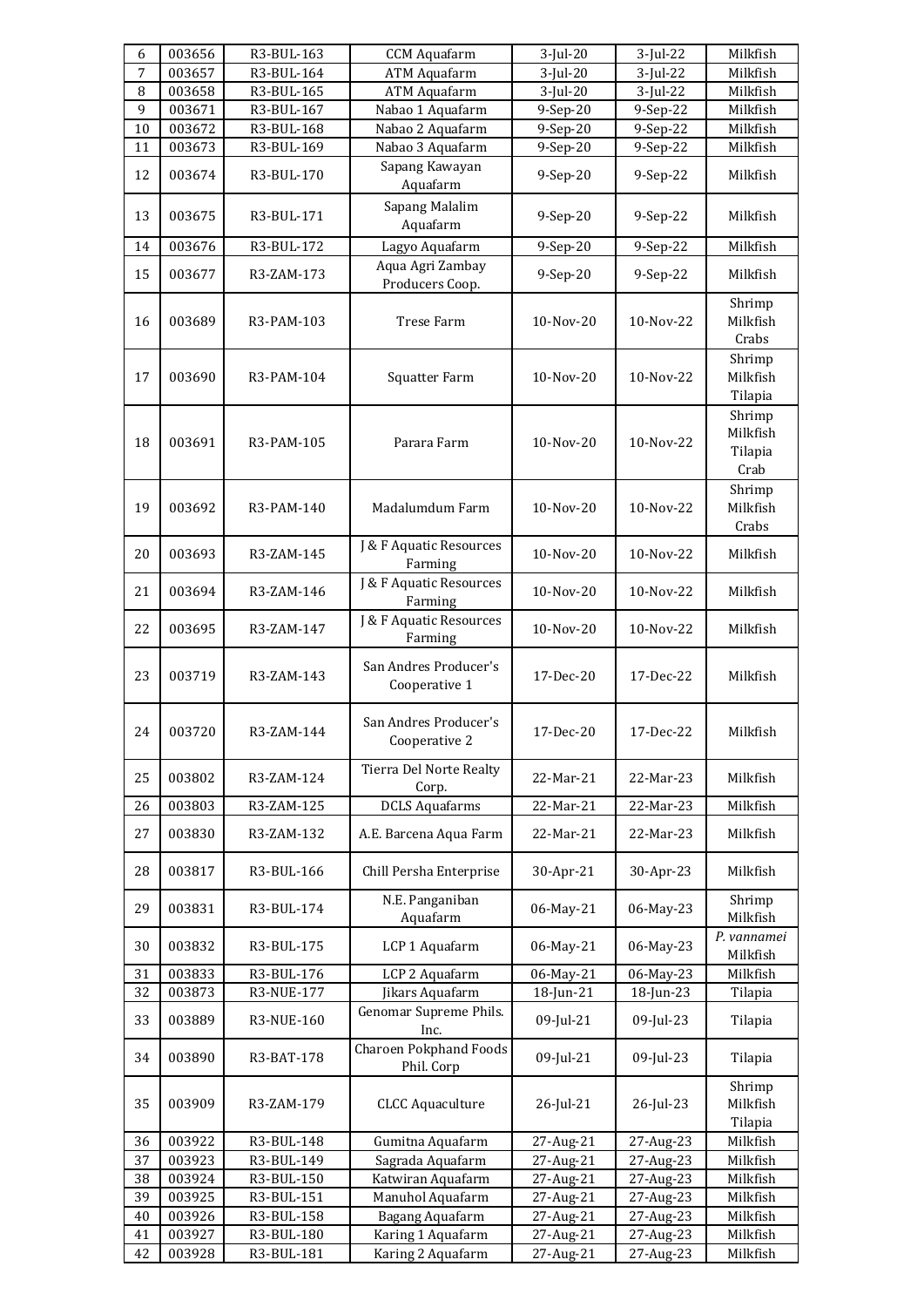| 43 | 003929 | R3-BUL-182 | Karing 3 Aquafarm                                      | 27-Aug-21    | 27-Aug-23    | Milkfish           |
|----|--------|------------|--------------------------------------------------------|--------------|--------------|--------------------|
| 44 | 003930 | R3-BUL-183 | San Diego 1 Aquafarm                                   | 27-Aug-21    | 27-Aug-23    | Milkfish           |
| 45 | 003931 | R3-BUL-184 | San Diego 2 Aquafarm                                   | 27-Aug-21    | 27-Aug-23    | Milkfish           |
| 46 | 003932 | R3-BUL-185 | San Diego 3 Aquafarm                                   | 27-Aug-21    | 27-Aug-23    | Milkfish           |
| 47 | 003947 | R3-BUL-154 | Pulilan Aquafarm Lipana                                | $4-0ct-21$   | $4-0ct-23$   | Tilapia            |
| 48 | 003948 | R3-BUL-155 | Pulilan Aquafarm Lipana                                | $4-0ct-21$   | $4-0ct-23$   | Tilapia            |
| 49 | 003951 | R3-ZAM-186 | Abalos Aquafarm &<br>Hatchery Incorporated             | 18-0ct-21    | 18-0ct-23    | P. vannamei        |
| 50 | 003952 | R3-ZAM-187 | <b>ICKO Fish Pond</b>                                  | 18-0ct-21    | 18-0ct-23    | P. vannamei        |
| 51 | 003953 | R3-BUL-188 | LMS & Sons International<br><b>Trading Corporation</b> | 18-0ct-21    | 18-0ct-23    | Milkfish           |
| 52 | 003991 | R3-BUL-189 | <b>ESH Aquatic Resource</b>                            | 29-Nov-21    | 29-Nov-23    | Milkfish           |
| 53 | 003400 | R3-BUL-190 | RTC Aquafarm                                           | 13-Jan-22    | $13$ -Jan-24 | Milkfish           |
| 54 | 003401 | R3-BUL-191 | Papaya Uno Aquafarm                                    | $13$ -Jan-22 | $13$ -Jan-24 | Milkfish           |
| 55 | 003402 | R3-PAM-192 | Pinokisda Fish Farm                                    | 13-Jan-22    | $13$ -Jan-24 | Tilapia<br>Catfish |

|   |        |             | <b>CALABARZON REGION - 6</b>           |              |            |          |
|---|--------|-------------|----------------------------------------|--------------|------------|----------|
|   | 003645 | R4A-OUE-069 | Tierra Del Norte Realty                | $17$ -Apr-20 | 17-Apr-22  | Milkfish |
|   |        |             | Corp.                                  |              |            | Pompano  |
| 2 | 003666 | R4A-OUE-055 | ESU Fish Farm                          | 18-Aug-20    | 18-Aug-22  | Milkfish |
| 3 | 003667 | R4A-QUE-069 | ESU Fish Farm                          | 18-Aug-20    | 18-Aug-22  | Milkfish |
| 4 | 003992 | R4A-BAT-007 | Batangas Aquafarms Inc.                | 29-Nov-21    | 29-Nov-23  | Shrimp   |
| 5 | 003993 | R4A-BAT-058 | HP Aqua Farm Inc.                      | $3-Dec-21$   | $3-Dec-23$ | Shrimp   |
| 6 | 003994 | R4A-BAT-059 | <b>CCM Agri-Aqua Ventures</b><br>Corp. | $3-Dec-21$   | $3-Dec-23$ | Shrimp   |

|                |        |             | <b>MIMAROPA REGION - 16</b>                                                 |              |           |                                                 |
|----------------|--------|-------------|-----------------------------------------------------------------------------|--------------|-----------|-------------------------------------------------|
| $\mathbf{1}$   | 003814 | R4B-MOR-077 | <b>WTL Shrimp Farm</b>                                                      | 30-Apr-21    | 30-Apr-23 | P. vannamei                                     |
| 2              | 003815 | R4B-MOR-211 | Angela's Agri-Aqua<br>Resources-Prawn Culture                               | 30-Apr-21    | 30-Apr-23 | P. vannamei<br>Milkfish<br>Tilapia<br>Talakitok |
| 3              | 003828 | R4B-MOC-212 | <b>Bigboss Farm</b>                                                         | 06-May-21    | 06-May-23 | Tilapia                                         |
| $\overline{4}$ | 003914 | R4B-MOR-002 | Aqua Tierra Agri-<br><b>Industrial Farms 2</b>                              | 27-Aug-21    | 27-Aug-23 | P. vannamei<br>Milkfish                         |
| 5              | 003915 | R4B-MOR-054 | Aqua Tierra Agri-<br><b>Industrial Farms</b>                                | 27-Aug-21    | 27-Aug-23 | P. vannamei<br>Milkfish<br>Crabs                |
| 6              | 003916 | R4B-MOR-094 | Farmers Organization for<br>the Rural Upliftment of<br>Mindoro (FORUM) Farm | 27-Aug-21    | 27-Aug-23 | P. vannamei<br>P. monodon<br>Milkfish           |
| $\overline{7}$ | 003917 | R4B-MOR-102 | Dela Cruz Tilapia<br>Hatchery                                               | 27-Aug-21    | 27-Aug-23 | Tilapia                                         |
| 8              | 003918 | R4B-MOR-104 | Macaraig Farm                                                               | 27-Aug-21    | 27-Aug-23 | P. vannamei<br>Milkfish                         |
| 9              | 003919 | R4B-MOC-207 | Ram's Aquafarming                                                           | 27-Aug-21    | 27-Aug-23 | P. vannamei<br>Milkfish                         |
| 10             | 003920 | R4B-MOR-213 | Del Rosario Farm                                                            | 27-Aug-21    | 27-Aug-23 | Tilapia                                         |
| 11             | 003403 | R4B-MOR-028 | Padilla Farm                                                                | $24$ -Jan-22 | 24-Jan-24 | P. vannamei<br>Milkfish<br>Crabs                |
| 12             | 003404 | R4B-MOC-099 | <b>Star Mindoro Tamaraw</b><br>Fish and Salt Farm                           | $24$ -Jan-22 | 24-Jan-24 | P. vannamei<br>Milkfish                         |
| 13             | 003405 | R4B-MOC-100 | <b>Star Mindoro Tamaraw</b><br>Fish and Salt Farm 2                         | $24$ -Jan-22 | 24-Jan-24 | P. vannamei<br>Milkfish                         |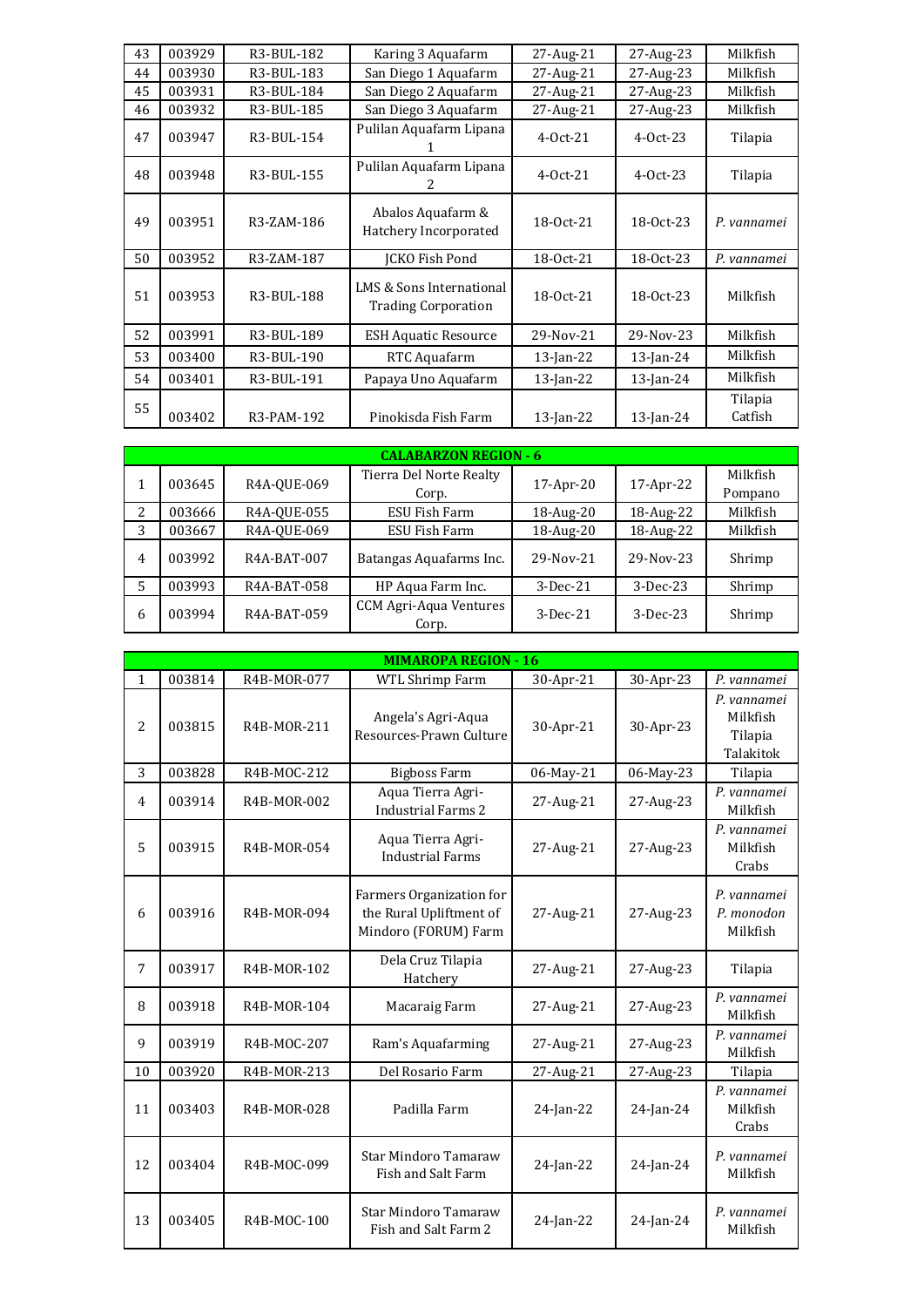| 14 | 003406 | R4B-MOR-206 | Jargus Agri-Aqua Farm | $24$ -Jan-22 | $24$ -Jan-24 | P. vannamei             |
|----|--------|-------------|-----------------------|--------------|--------------|-------------------------|
| 15 | 003407 | R4B-MOC-235 | Fulgencio Farm 7      | $24$ -Jan-22 | 24-Jan-24    | P. vannamei<br>Milkfish |
| 16 | 003408 | R4B-MOC-260 | Geron Farm            | $24$ -Jan-22 | 24-Jan-24    | P. vannamei<br>Milkfish |

| <b>REGION V - 50</b> |        |            |                                               |           |           |                                           |  |  |
|----------------------|--------|------------|-----------------------------------------------|-----------|-----------|-------------------------------------------|--|--|
| $\mathbf{1}$         | 003637 | R5-ALB-010 | Tiwi Fry Bank and Grow-<br>out Farm           | 20-Mar-20 | 20-Mar-22 | Tilapia<br>Milkfish                       |  |  |
| $\overline{c}$       | 003638 | R5-CAS-224 | Leandro Drio                                  | 20-Mar-20 | 20-Mar-22 | P. vannamei<br>Milkfish                   |  |  |
| 3                    | 003639 | R5-SOR-225 | Fatima Chua Farm                              | 20-Mar-20 | 20-Mar-22 | P. monodon<br>Milkfish<br>Crab            |  |  |
| $\overline{4}$       | 003640 | R5-CAS-226 | LGU-Bato Fish Cage                            | 20-Mar-20 | 20-Mar-22 | Tilapia                                   |  |  |
| 5                    | 003641 | R5-ALB-229 | <b>Eddie Perol Farm</b>                       | 20-Mar-20 | 20-Mar-22 | P. vannamei<br>Milkfish                   |  |  |
| 6                    | 003750 | R5-CAS-086 | Yolly and Edcel Crab and<br>Prawn Farm        | 23-Feb-21 | 23-Feb-23 | P. monodon<br>Milkfish<br>Tilapia<br>Crab |  |  |
| 7                    | 003751 | R5-SOR-114 | Leticia M. Homo                               | 23-Feb-21 | 23-Feb-23 | Shrimp<br>Milkfish<br>Tilapia             |  |  |
| 8                    | 003752 | R5-SOR-115 | Erlinda Mella Farm                            | 23-Feb-21 | 23-Feb-23 | Shrimp<br>Milkfish<br>Crab                |  |  |
| 9                    | 003753 | R5-CAS-192 | Intia Farm                                    | 23-Feb-21 | 23-Feb-23 | Tilapia<br><b>Big Head Carp</b>           |  |  |
| 10                   | 003754 | R5-CAS-205 | J & J Fishpond                                | 23-Feb-21 | 23-Feb-23 | Shrimp<br>Milkfish<br>Tilapia<br>Crab     |  |  |
| 11                   | 003755 | R5-CAS-206 | Egwaras Farm                                  | 23-Feb-21 | 23-Feb-23 | P. monodon<br>Milkfish<br>Crab            |  |  |
| 12                   | 003756 | R5-CAS-207 | Romeo Cedo Farm                               | 23-Feb-21 | 23-Feb-23 | Shrimp<br>Milkfish<br>Tilapia<br>Crab     |  |  |
| 13                   | 003757 | R5-CAS-210 | Avelino Encinares Farm                        | 23-Feb-21 | 23-Feb-23 | P. monodon<br>Milkfish<br>Crab            |  |  |
| 14                   | 003758 | R5-SOR-227 | Helen Lee Alcala                              | 23-Feb-21 | 23-Feb-23 | Shrimp<br>Milkfish                        |  |  |
| 15                   | 003759 | R5-SOR-228 | Analiza Mella<br>Losabio/Riza Mella<br>Mañago | 23-Feb-21 | 23-Feb-23 | Shrimp<br>Milkfish<br>Crab                |  |  |
| 16                   | 003760 | R5-SOR-230 | Gloria Mella Labrador                         | 23-Feb-21 | 23-Feb-23 | Shrimp<br>Milkfish<br>Crab                |  |  |
| 17                   | 003761 | R5-SOR-231 | Campillos Farm                                | 23-Feb-21 | 23-Feb-23 | Shrimp<br>Milkfish<br>Crab                |  |  |
| 18                   | 003762 | R5-SOR-232 | Tomas Latagan Farm                            | 23-Feb-21 | 23-Feb-23 | P. monodon<br>Crab                        |  |  |
| 19                   | 003763 | R5-SOR-233 | Emma Navas Legaspi<br>Farm                    | 23-Feb-21 | 23-Feb-23 | Crab                                      |  |  |
| 20                   | 003764 | R5-SOR-234 | Alvin Navas                                   | 23-Feb-21 | 23-Feb-23 | Shrimp<br>Milkfish<br>Mud Crab            |  |  |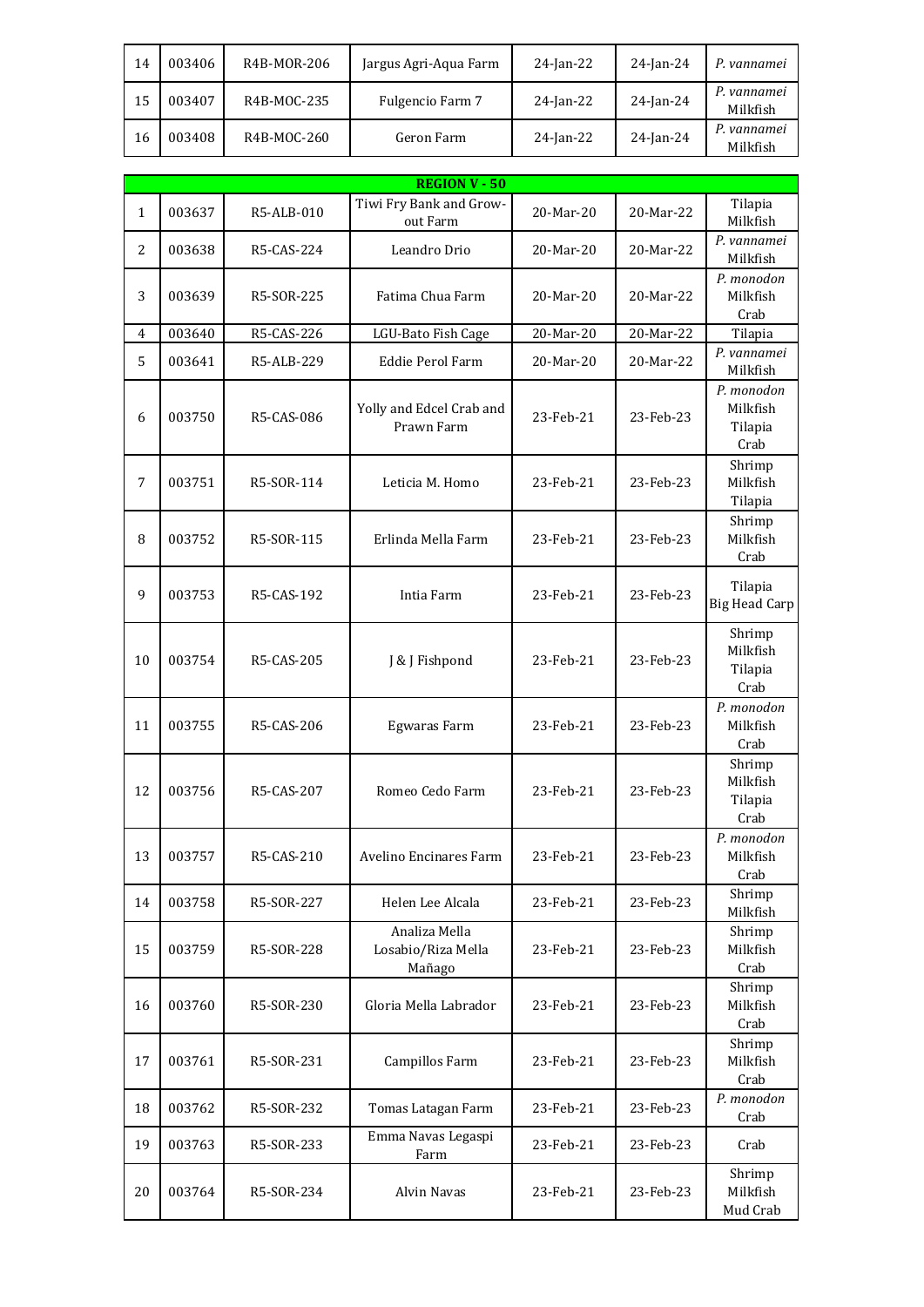| 21 | 003765 | R5-SOR-235 | <b>Benito Navas III</b> | 23-Feb-21 | 23-Feb-23 | Shrimp<br>Milkfish<br>Mud Crab    |
|----|--------|------------|-------------------------|-----------|-----------|-----------------------------------|
| 22 | 003766 | R5-SOR-236 | Norma Mancera           | 23-Feb-21 | 23-Feb-23 | Shrimp<br>Milkfish<br>Mud Crab    |
| 23 | 003767 | R5-SOR-237 | Ernesto Ibana Farm      | 23-Feb-21 | 23-Feb-23 | Shrimp<br>Milkfish<br>Mud Crab    |
| 24 | 003768 | R5-SOR-238 | Claridad Lumbao Farm    | 23-Feb-21 | 23-Feb-23 | P. monodon<br>Milkfish            |
| 25 | 003769 | R5-SOR-239 | Victoria Bello Farm     | 23-Feb-21 | 23-Feb-23 | P. monodon<br>Milkfish<br>Crab    |
| 26 | 003770 | R5-CAS-240 | Trinidad Ronquillo Farm | 23-Feb-21 | 23-Feb-23 | Shrimp<br>Milkfish                |
| 27 | 003771 | R5-CAS-241 | Bonto's Farm            | 23-Feb-21 | 23-Feb-23 | Shrimp<br>Milkfish<br>Crab        |
| 28 | 003772 | R5-CAS-242 | Simeon Gremio Farm      | 23-Feb-21 | 23-Feb-23 | Shrimp<br>Milkfish<br>Crab        |
| 29 | 003773 | R5-CAS-243 | Alberto Año             | 23-Feb-21 | 23-Feb-23 | P. monodon<br>Milkfish<br>Crab    |
| 30 | 003774 | R5-CAS-244 | Violeta De Jesus Farm   | 23-Feb-21 | 23-Feb-23 | P. monodon<br>Milkfish<br>Tilapia |
| 31 | 003775 | R5-CAS-245 | Hazel Año Farm          | 23-Feb-21 | 23-Feb-23 | P. monodon<br>Milkfish<br>Crab    |
| 32 | 003776 | R5-CAS-246 | Edwin Genio Farm        | 23-Feb-21 | 23-Feb-23 | P. monodon<br>Milkfish<br>Crab    |
| 33 | 003777 | R5-SOR-247 | Edna Marañas            | 23-Feb-21 | 23-Feb-23 | Shrimp<br>Milkfish<br>Crab        |
| 34 | 003778 | R5-CAS-248 | Gazpar Calleja          | 23-Feb-21 | 23-Feb-23 | Tilapia<br><b>Big Head Carp</b>   |
| 35 | 003779 | R5-CAS-249 | Israel Buena Farm       | 23-Feb-21 | 23-Feb-23 | Tilapia<br><b>Big Head Carp</b>   |
| 36 | 003780 | R5-CAS-250 | Zorilla Fish Cages      | 23-Feb-21 | 23-Feb-23 | Tilapia                           |
| 37 | 003781 | R5-CAS-251 | Pili Farm               | 23-Feb-21 | 23-Feb-23 | Tilapia<br><b>Big Head Carp</b>   |
| 38 | 003782 | R5-CAS-252 | Elvera Billiones Farm   | 23-Feb-21 | 23-Feb-23 | <b>Big Head Carp</b>              |
| 39 | 003783 | R5-CAS-253 | Cangayo Farm            | 23-Feb-21 | 23-Feb-23 | Tilapia<br><b>Big Head Carp</b>   |
| 40 | 003784 | R5-CAS-254 | Domingo Tanay Farm      | 23-Feb-21 | 23-Feb-23 | Tilapia<br><b>Big Head Carp</b>   |
| 41 | 003785 | R5-CAS-255 | Presado Farm            | 23-Feb-21 | 23-Feb-23 | Tilapia<br><b>Big Head Carp</b>   |
| 42 | 003786 | R5-CAS-256 | Buena Farm              | 23-Feb-21 | 23-Feb-23 | Tilapia<br><b>Big Head Carp</b>   |
| 43 | 003787 | R5-CAS-257 | Pili Farm               | 23-Feb-21 | 23-Feb-23 | Tilapia                           |
| 44 | 003788 | R5-CAS-258 | Rodel Pili Farm         | 23-Feb-21 | 23-Feb-23 | Tilapia<br><b>Big Head Carp</b>   |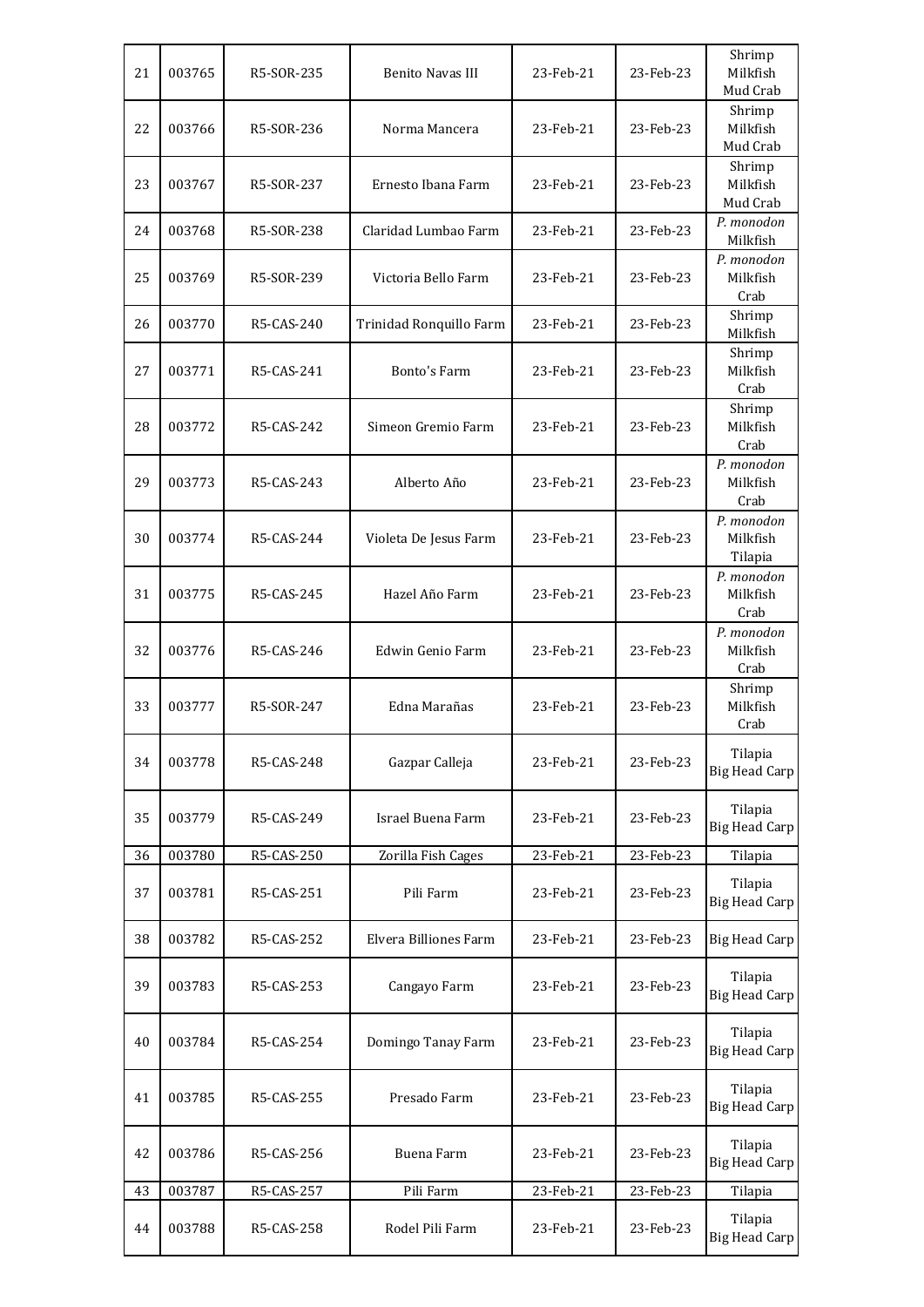| 45             | 003789                | R5-CAS-259  | Mota Farm                                                | 23-Feb-21 | 23-Feb-23    | Tilapia<br><b>Big Head Carp</b>              |  |  |  |  |
|----------------|-----------------------|-------------|----------------------------------------------------------|-----------|--------------|----------------------------------------------|--|--|--|--|
| 46             | 003790                | R5-CAS-260  | Peñaflorida Farm                                         | 23-Feb-21 | 23-Feb-23    | Tilapia                                      |  |  |  |  |
| 47             | 003791                | R5-CAS-261  | Rosendo Matucad Farm                                     | 23-Feb-21 | 23-Feb-23    | Tilapia<br><b>Big Head Carp</b>              |  |  |  |  |
| 48             | 003792                | R5-CAS-262  | Kobo'Jo                                                  | 23-Feb-21 | 23-Feb-23    | Tilapia<br>Dalag<br>Igat<br>Atas<br>Placides |  |  |  |  |
| 49             | 003793                | R5-CAS-263  | Dela Rama Farm                                           | 23-Feb-21 | 23-Feb-23    | Tilapia<br>Carp                              |  |  |  |  |
| 50             | 003794                | R5-CAS-264  | Ramos Farm                                               | 23-Feb-21 | 23-Feb-23    | Tilapia<br><b>Big Head Carp</b>              |  |  |  |  |
|                | <b>REGION VI - 37</b> |             |                                                          |           |              |                                              |  |  |  |  |
| $\mathbf{1}$   | 003660                | R6-ILO-0041 | R.J. Fish Farm                                           | 18-Aug-20 | 18-Aug-22    | Milkfish                                     |  |  |  |  |
| 2              | 003661                | R6-ILO-0043 | Franton Aqua Farm                                        | 18-Aug-20 | 18-Aug-22    | Milkfish<br>Tilapia<br>Mudcrabs              |  |  |  |  |
| 3              | 003662                | R6-ILO-0116 | Sanar Farm                                               | 18-Aug-20 | 18-Aug-22    | Milkfish                                     |  |  |  |  |
| $\overline{4}$ | 003663                | R6-ILO-0145 | IJY System Aquculture                                    | 18-Aug-20 | 18-Aug-22    | P. vannamei                                  |  |  |  |  |
| 5              | 003737                | R6-NOC-0105 | FGS Aquafarm                                             | 18-Feb-21 | 18-Feb-23    | Shrimp                                       |  |  |  |  |
| 6              | 003738                | R6-NOC-0088 | HP Aqua Farm (HOCPO<br><b>Feeds Corporation)</b>         | 18-Feb-21 | 18-Feb-23    | Shrimp                                       |  |  |  |  |
| 7              | 003739                | R6-NOC-0022 | Negros Prawnland                                         | 18-Feb-21 | 18-Feb-23    | Shrimp                                       |  |  |  |  |
| 8              | 003740                | R6-NOC-0102 | <b>IVE 3</b>                                             | 18-Feb-21 | 18-Feb-23    | Shrimp                                       |  |  |  |  |
| 9              | 003741                | R6-NOC-0111 | Tres Locos Farm                                          | 18-Feb-21 | 18-Feb-23    | Shrimp                                       |  |  |  |  |
| 10             | 003742                | R6-NOC-0090 | <b>Aquatic Phoenix Asturias</b>                          | 18-Feb-21 | 18-Feb-23    | P. vannamei                                  |  |  |  |  |
| 11             | 003743                | R6-NOC-0092 | San Carlos Agro-Aqua<br>Corporation                      | 18-Feb-21 | 18-Feb-23    | Shrimp                                       |  |  |  |  |
| 12             | 003744                | R6-NOC-0093 | Sta. Ana Fortuna Farm                                    | 18-Feb-21 | 18-Feb-23    | Shrimp                                       |  |  |  |  |
| 13             | 003745                | R6-NOC-0115 | Aquatic Phoenix Asturias                                 | 18-Feb-21 | 18-Feb-23    | P. vannamei                                  |  |  |  |  |
| 14             | 003747                | R6-NOC-0146 | Mardal Corp.                                             | 18-Feb-21 | $18$ -Feb-23 | Shrimp                                       |  |  |  |  |
| 15             | 003748                | R6-NOC-0147 | S&E Agri Aqua Ventures<br>Corp.                          | 18-Feb-21 | 18-Feb-23    | Shrimp                                       |  |  |  |  |
| 16             | 003846                | R6-ILO-0017 | <b>Retcem Resources</b><br><b>Incorporated Fish Farm</b> | 14-Jun-21 | 14-Jun-23    | Milkfish                                     |  |  |  |  |
| 17             | 003847                | R6-ILO-0018 | <b>Retcem Resources</b><br><b>Incorporated Fish Farm</b> | 14-Jun-21 | 14-Jun-23    | Milkfish                                     |  |  |  |  |
| 18             | 003848                | R6-ILO-0019 | <b>Retcem Resources</b><br><b>Incorporated Fish Farm</b> | 14-Jun-21 | 14-Jun-23    | Milkfish                                     |  |  |  |  |
| 19             | 003849                | R6-CAP-0072 | Falcon Dream Fish Farm                                   | 14-Jun-21 | 14-Jun-23    | Milkfish                                     |  |  |  |  |
| 20             | 003850                | R6-CAP-0096 | DLG Aquafarm                                             | 14-Jun-21 | 14-Jun-23    | Shrimp                                       |  |  |  |  |
| 21             | 003851                | R6-NOC-0117 | <b>VFC</b>                                               | 14-Jun-21 | 14-Jun-23    | Milkfish                                     |  |  |  |  |
| 22             | 003852                | R6-CAP-0133 | Descalsota Fish Farm                                     | 14-Jun-21 | 14-Jun-23    | Milkfish                                     |  |  |  |  |
| 23             | 003853                | R6-CAP-0134 | RBM Fish Farm                                            | 14-Jun-21 | 14-Jun-23    | Milkfish                                     |  |  |  |  |
| 24             | 003855                | R6-NOC-0135 | Jalrod Development<br>Incorporated                       | 14-Jun-21 | 14-Jun-23    | Milkfish                                     |  |  |  |  |
| 25             | 003856                | R6-NOC-0136 | Marine Fishpond<br>Corporation                           | 14-Jun-21 | 14-Jun-23    | Milkfish                                     |  |  |  |  |
| 26             | 003857                | R6-NOC-0137 | Malinong Fish Farm                                       | 14-Jun-21 | 14-Jun-23    | Milkfish                                     |  |  |  |  |
| 27             | 003874                | R6-NOC-0129 | Zestcook 117<br>Incorporated                             | 18-Jun-21 | 18-Jun-23    | Shrimp                                       |  |  |  |  |
| 28             | 003876                | R6-NOC-0071 | Aquacards Inc.                                           | 29-Jun-21 | 29-Jun-23    | P. vannamei                                  |  |  |  |  |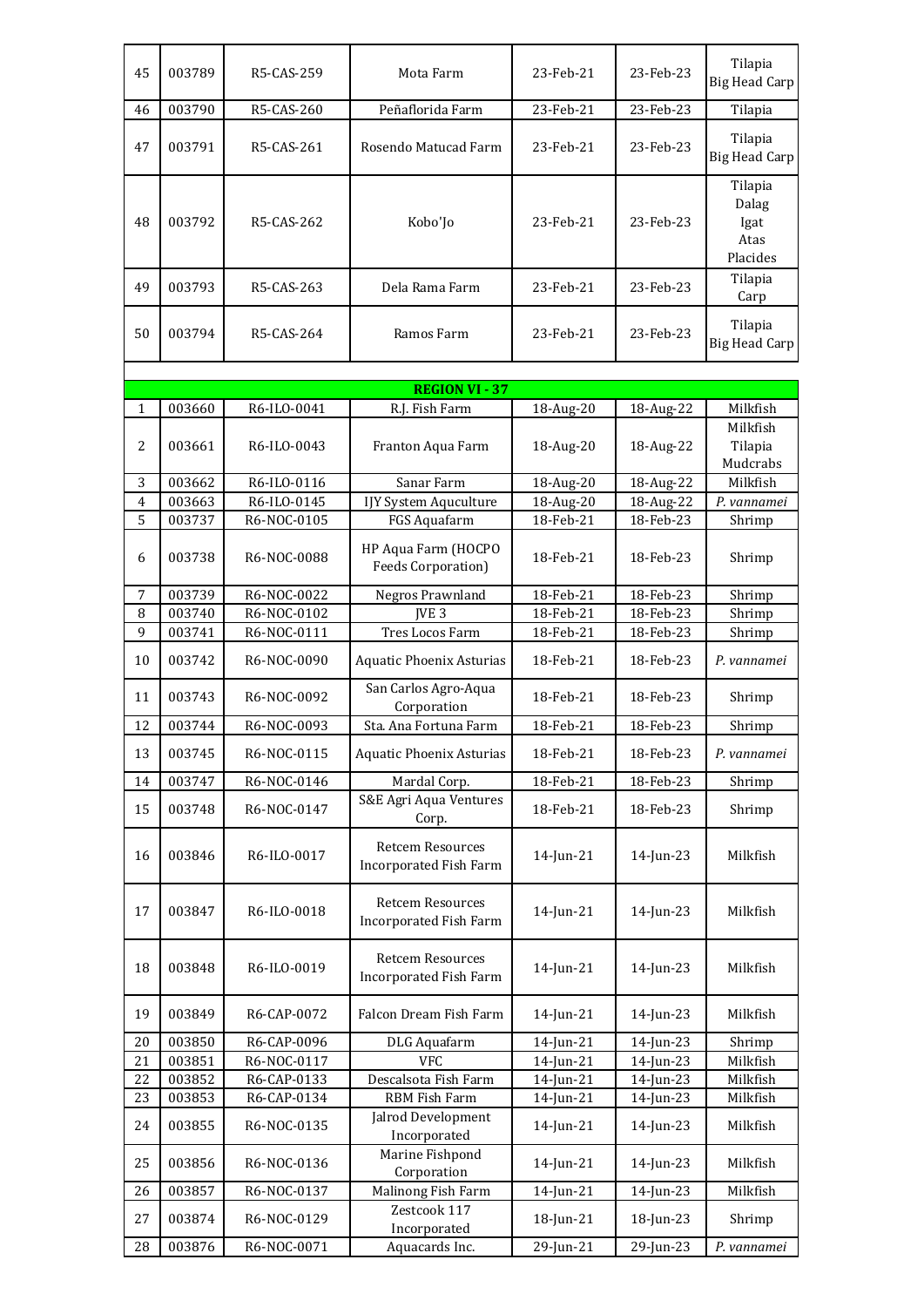| 29 | 003949 | R6-NOC-0108 | Juvia Aqua Corp.                      | $4-0ct-21$ | $4-0ct-23$ | P. vannamei |
|----|--------|-------------|---------------------------------------|------------|------------|-------------|
| 30 | 003950 | R6-NOC-0121 | Kanlaon Farm                          | $4-0ct-21$ | $4-0ct-23$ | P. vannamei |
| 31 | 003955 | R6-NOC-0100 | <b>Bayshore Aquaculture</b><br>Corp.  | $3-Nov-21$ | $3-Nov-23$ | P. vannamei |
| 32 | 003956 | R6-NOC-0107 | AOC Farm                              | 3-Nov-21   | $3-Nov-23$ | P. vannamei |
| 33 | 003957 | R6-NOC-0118 | Galicia Phoenix<br>Aquaculture Corp.  | $3-Nov-21$ | $3-Nov-23$ | P. vannamei |
| 34 | 003958 | R6-NOC-0122 | Aderma Aquafarm                       | $3-Nov-21$ | $3-Nov-23$ | P. vannamei |
| 35 | 003959 | R6-NOC-0148 | <b>Prolific Aquaventures</b><br>Corp. | $3-Nov-21$ | $3-Nov-23$ | P. vannamei |
| 36 | 003960 | R6-NOC-0149 | Marmi Farm                            | 3-Nov-21   | $3-Nov-23$ | P. vannamei |
| 37 | 003961 | R6-NOC-0150 | SOB Fish Farm                         | $3-Nov-21$ | $3-Nov-23$ | P. vannamei |

|              |        |            | <b>REGION VII - 22</b>                                                                                  |              |           |                               |
|--------------|--------|------------|---------------------------------------------------------------------------------------------------------|--------------|-----------|-------------------------------|
| $\mathbf{1}$ | 003643 | R7-NEG-172 | Southern Negros Agri-<br>Fisheries Multi-Purpose<br>Cooperative Farm                                    | 20-Mar-20    | 20-Mar-22 | P. vannamei<br>Milkfish       |
| 2            | 003644 | R7-NEG-239 | <b>Mainit Marine Resources</b><br>Corp                                                                  | 20-Mar-20    | 20-Mar-22 | P. vannamei                   |
| 3            | 003707 | R7-CEB-168 | Golden Harvest Pond, Inc.                                                                               | 17-Dec-20    | 17-Dec-22 | P. vannamei                   |
| 4            | 003708 | R7-CEB-169 | Carcar Prawn Farm                                                                                       | 17-Dec-20    | 17-Dec-22 | P. vannamei                   |
| 5            | 003709 | R7-CEB-170 | <b>Aquatic Ranch</b><br>Development Corp.                                                               | 17-Dec-20    | 17-Dec-22 | P. vannamei                   |
| 6            | 003710 | R7-CEB-171 | L.V. Velez Mineral and<br>Industrial Corporation -<br>Angie's Vannamei Farm                             | 17-Dec-20    | 17-Dec-22 | P. vannamei                   |
| 7            | 003711 | R7-B0H-189 | Ubay Brackishwater Fish<br>Farm                                                                         | 17-Dec-20    | 17-Dec-22 | Milkfish<br>Tilapia           |
| 8            | 003712 | R7-B0H-225 | <b>BFAR 7 - Central Visayas</b><br>Multi-Species Nursery<br>Demonstration and<br><b>Training Center</b> | 17-Dec-20    | 17-Dec-22 | Milkfish<br>Tilapia           |
| 9            | 003713 | R7-B0H-230 | Romeo Cabading Farm                                                                                     | 17-Dec-20    | 17-Dec-22 | P. vannamei<br>Milkfish       |
| 10           | 003714 | R7-CEB-240 | Aquatic Phoenix Asturias<br>Corp.                                                                       | 17-Dec-20    | 17-Dec-22 | P. vannamei                   |
| 11           | 003715 | R7-CEB-244 | Nestor Ponce Prawn<br>Farm                                                                              | 17-Dec-20    | 17-Dec-22 | P. vannamei                   |
| 12           | 003716 | R7-CEB-248 | Fortune Aquaculture<br>Enterprises                                                                      | 17-Dec-20    | 17-Dec-22 | P. vannamei                   |
| 13           | 003717 | R7-NEG-251 | RSY Ventures, Inc.                                                                                      | 17-Dec-20    | 17-Dec-22 | P. vannamei                   |
| 14           | 003718 | R7-CEB-254 | iMarine Aquaculture Inc.                                                                                | 17-Dec-20    | 17-Dec-22 | P. vannamei                   |
| 15           | 003898 | R7-B0H-126 | Marcela Farms, Inc.                                                                                     | $14$ -Jul-21 | 14-Jul-23 | Shrimp<br>Milkfish<br>Tilapia |
| 16           | 003899 | R7-B0H-127 | Marcela Farms, Inc.                                                                                     | $14$ -Jul-21 | 14-Jul-23 | Shrimp<br>Milkfish<br>Tilapia |
| 17           | 003900 | R7-B0H-129 | Marcela Farms, Inc.                                                                                     | 14-Jul-21    | 14-Jul-23 | Shrimp<br>Milkfish<br>Tilapia |
| 18           | 003901 | R7-B0H-238 | Marcela Farms, Inc.                                                                                     | 14-Jul-21    | 14-Jul-23 | Shrimp<br>Milkfish<br>Tilapia |
| 19           | 003936 | R7-CEB-186 | Martinez Aquafarm                                                                                       | 3-Sep-21     | 3-Sep-23  | Shrimp                        |
| 20           | 003937 | R7-CEB-194 | Pasayan ni Juan Farm                                                                                    | 3-Sep-21     | 3-Sep-23  | Shrimp                        |
| 21           | 003938 | R7-CEB-195 | Nestor Ponce Prawn<br>Farm                                                                              | 3-Sep-21     | 3-Sep-23  | Shrimp                        |
| 22           | 003939 | R7-CEB-252 | Manta Farm                                                                                              | 3-Sep-21     | 3-Sep-23  | Milkfish                      |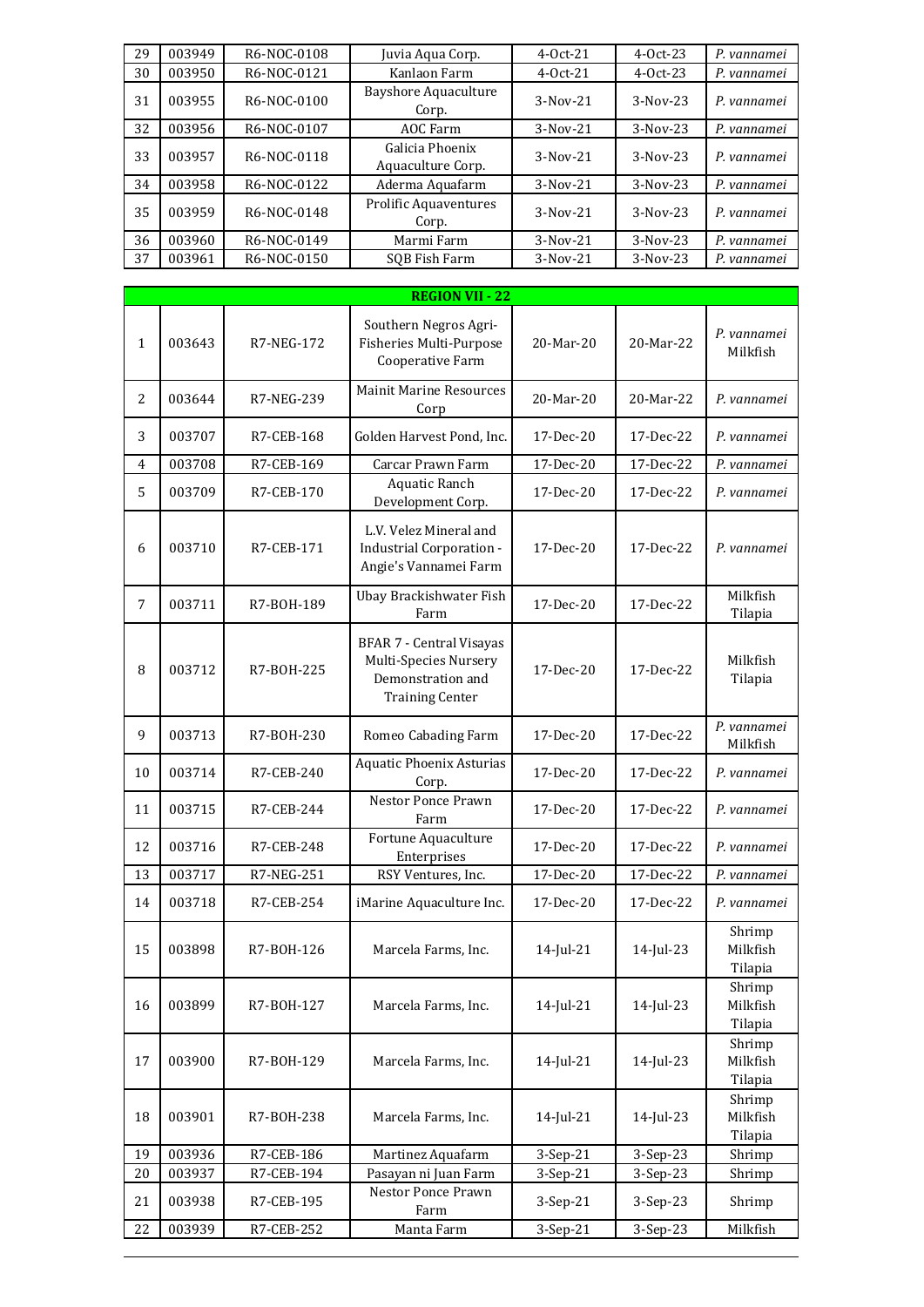|                |        |            | <b>REGION VIII - 20</b>                                       |              |           |                                       |
|----------------|--------|------------|---------------------------------------------------------------|--------------|-----------|---------------------------------------|
| $\mathbf{1}$   | 003622 | R8-LEY-016 | Mae B Farm                                                    | 13-Feb-20    | 13-Feb-22 | Milkfish                              |
| 2              | 003623 | R8-LEY-017 | <b>BENAPRIMCO</b>                                             | 13-Feb-20    | 13-Feb-22 | Milkfish                              |
| 3              | 003624 | R8-LEY-018 | <b>Buñales Farm</b>                                           | 13-Feb-20    | 13-Feb-22 | Milkfish                              |
| $\overline{4}$ | 003625 | R8-LEY-019 | Boromeo's Farm                                                | 13-Feb-20    | 13-Feb-22 | Milkfish                              |
| 5              | 003626 | R8-LEY-020 | Bergado's Farm                                                | 13-Feb-20    | 13-Feb-22 | Milkfish                              |
| 6              | 003627 | R8-LEY-021 | <b>Ionard Cinco</b>                                           | 13-Feb-20    | 13-Feb-22 | Milkfish                              |
| 7              | 003628 | R8-LEY-022 | Cruza's Farm                                                  | 13-Feb-20    | 13-Feb-22 | Milkfish                              |
| 8              | 003629 | R8-LEY-023 | Frencillo's Farm                                              | 13-Feb-20    | 13-Feb-22 | Milkfish                              |
| 9              | 003818 | R8-LEY-025 | Manuel Abogado Farm                                           | 05-May-21    | 05-May-23 | Milkfish                              |
| 10             | 003819 | R8-LEY-026 | Reynaldo Maghacut Farm                                        | 05-May-21    | 05-May-23 | Milkfish                              |
| 11             | 003820 | R8-LEY-027 | Virgilio Bitancor &<br>Freddie Revalo Farm                    | 05-May-21    | 05-May-23 | Milkfish                              |
| 12             | 003834 | R8-LEY-024 | Oceans Ace Philippines<br><b>Export Import</b><br>Corporation | 17-May-21    | 17-May-23 | Eel                                   |
| 13             | 003836 | R8-LEY-028 | Arnulfo Briones Farm                                          | 17-May-21    | 17-May-23 | Shrimp<br>Milkfish<br>Tilapia<br>Crab |
| 14             | 003845 | R8-LEY-001 | De Oro Resources, Inc.                                        | 20-May-21    | 20-May-23 | P. vannamei                           |
| 15             | 003877 | R8-LEY-009 | Aqua Peace Farm                                               | 29-Jun-21    | 29-Jun-23 | Shrimp<br>Milkfish                    |
| 16             | 003878 | R8-LEY-014 | Ruru Fishpond and<br><b>Aquatic Products</b>                  | $29$ -Jun-21 | 29-Jun-23 | Shrimp                                |
| 17             | 003910 | R8-LEY-008 | Tacloban Aqua Marine<br>Products                              | 9-Aug-21     | 9-Aug-23  | P. vannamei                           |
| 18             | 003941 | R8-NSA-012 | Unno Aquafarm                                                 | 22-Sep-21    | 22-Sep-23 | Shrimp<br>Milkfish<br>Tilapia         |
| 19             | 003990 | R8-LEY-011 | Winston Lim Farm                                              | 29-Nov-21    | 29-Nov-23 | Shrimp                                |
| 20             | 003996 | R8-LEY-010 | San Juan Aqua Farm                                            | 14-Dec-21    | 14-Dec-23 | Shrimp                                |

|                | <b>REGION IX - 14</b> |            |                                                             |              |              |                                        |  |  |
|----------------|-----------------------|------------|-------------------------------------------------------------|--------------|--------------|----------------------------------------|--|--|
| $\mathbf{1}$   | 003904                | R9-SUR-001 | Southern Philippines<br><b>Agro-Marine Products</b><br>Inc. | $16$ -Jul-21 | $16$ -Jul-23 | Milkfish                               |  |  |
| $\overline{2}$ | 003905                | R9-SUR-130 | Greenhouse 22 Fishing<br>Station                            | 16-Jul-21    | 16-Jul-23    | Tilapia                                |  |  |
| 3              | 003906                | R9-SUR-138 | Romeo V. Esteves Farm                                       | 16-Jul-21    | 16-Jul-23    | Shrimp<br>Milkfish<br>Tilapia<br>Crabs |  |  |
| 4              | 003907                | R9-SUR-144 | Sayao Farm                                                  | 16-Jul-21    | 16-Jul-23    | Shrimp<br>Tilapia                      |  |  |
| 5              | 003908                | R9-SUR-147 | <b>STV Farm</b>                                             | 16-Jul-21    | 16-Jul-23    | Shrimp<br>Milkfish<br>Crabs            |  |  |
| 6              | 003412                | R9-ZAM-127 | Rexie A. Ubay Farm                                          | $13$ -Jan-22 | $13$ -Jan-24 | P. monodon<br>Milkfish<br>Crabs        |  |  |
| 7              | 003413                | R9-ZAM-128 | Randy DR. Yosores Farm                                      | 13-Jan-22    | $13$ -Jan-24 | Shrimp<br>Milkfish                     |  |  |
| 8              | 003414                | R9-ZAM-139 | <b>RND</b> Farm                                             | $13$ -Jan-22 | $13$ -Jan-24 | Shrimp<br>Milkfish<br>Tilapia<br>Crabs |  |  |
| 9              | 003415                | R9-ZAM-142 | <b>BNP Farm</b>                                             | $13$ -Jan-22 | $13$ -Jan-24 | Shrimp<br>Milkfish<br>Crabs            |  |  |
| 10             | 003416                | R9-ZAM-156 | Federico H. Sulla Farm                                      | $13$ -Jan-22 | $13$ -Jan-24 | Shrimp<br>Milkfish<br>Tilapia<br>Crabs |  |  |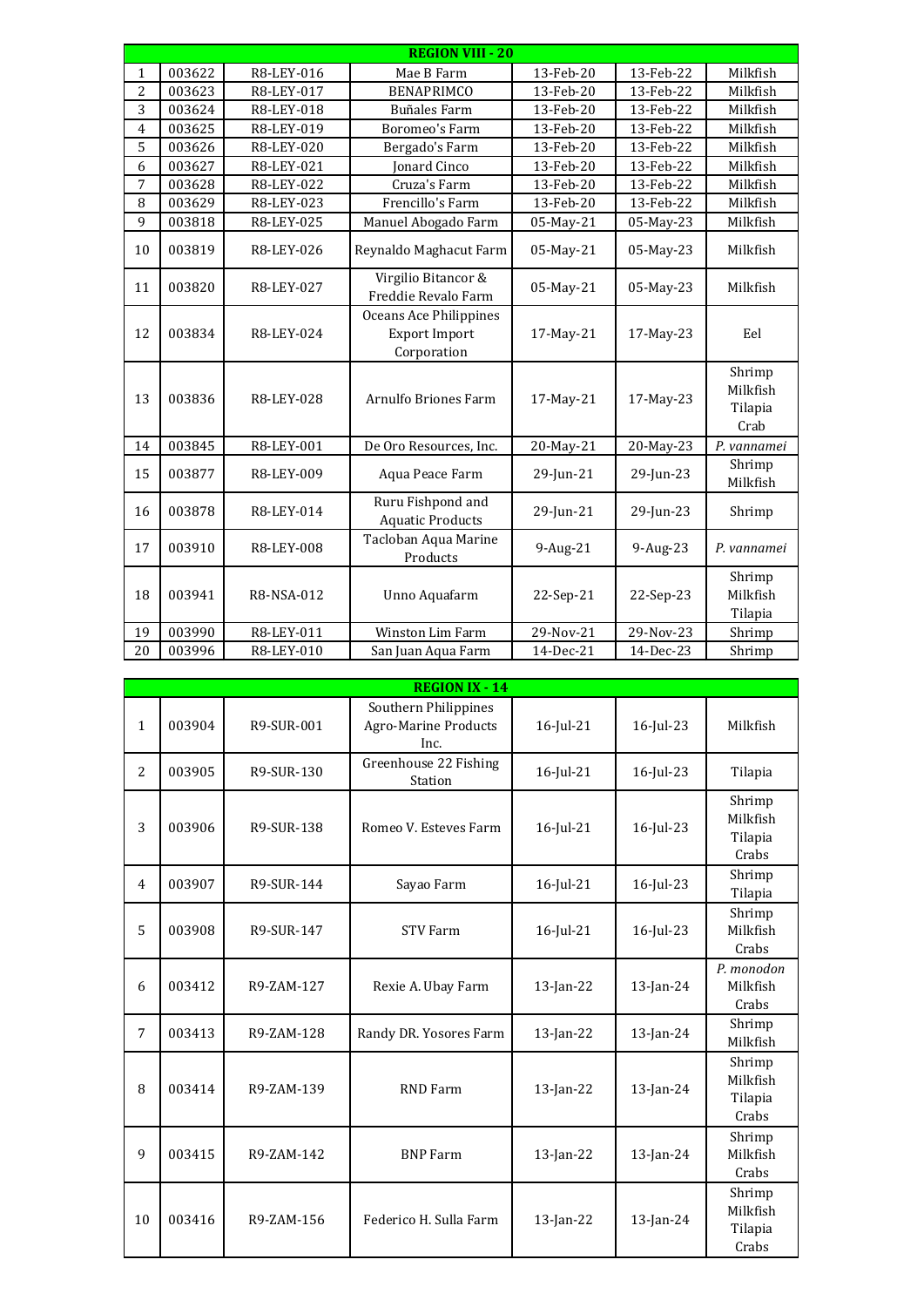| 11 | 003417 | R9-ZAM-157 | Fernando H. Sulla Farm | $13$ -Jan-22 | $13$ -Jan-24 | P. monodon<br>Milkfish<br>Tilapia          |
|----|--------|------------|------------------------|--------------|--------------|--------------------------------------------|
| 12 | 003418 | R9-ZAM-163 | Troy Farm              | $13$ -Jan-22 | $13$ -Jan-24 | P. monodon<br>Milkfish<br>Tilapia<br>Crabs |
| 13 | 003419 | R9-ZAM-164 | Nabila M. Lauria Farm  | $13$ -Jan-22 | $13$ -Jan-24 | Shrimp<br>Milkfish<br>Crabs                |
| 14 | 003420 | R9-ZAM-165 | Tatoy Farm             | $13$ -Jan-22 | $13$ -Jan-24 | Shrimp<br>Milkfish<br>Tilapia<br>Crabs     |

|                | <b>REGION X - 24</b> |                          |                              |              |              |                                           |  |  |
|----------------|----------------------|--------------------------|------------------------------|--------------|--------------|-------------------------------------------|--|--|
| $\mathbf{1}$   | 003858               | R10-LDN-029              | Alice Tutor Farm             | 18-Jun-21    | 18-Jun-23    | Milkfish                                  |  |  |
| 2              | 003859               | R <sub>10</sub> -LDN-030 | Benita C. Mabasa Farm        | $18$ -Jun-21 | $18$ -Jun-23 | P. monodon<br>Milkfish<br>Tilapia         |  |  |
| 3              | 003860               | R10-LDN-031              | Cesar B. Villanueva Farm     | $18$ -Jun-21 | 18-Jun-23    | Milkfish<br>Shrimp                        |  |  |
| $\overline{4}$ | 003861               | R10-LDN-032              | Eit C. Bantillo Farm         | 18-Jun-21    | 18-Jun-23    | Milkfish                                  |  |  |
| 5              | 003862               | R10-LDN-033              | Jaime Fish Farm              | 18-Jun-21    | 18-Jun-23    | Tilapia                                   |  |  |
| 6              | 003863               | R10-LDN-034              | Mitch Fish Farm              | $18$ -Jun-21 | 18-Jun-23    | Tilapia<br>Shrimp                         |  |  |
| 7              | 003864               | R <sub>10</sub> -LDN-035 | Junelin D. Omandan Farm      | $18$ -Jun-21 | $18$ -Jun-23 | Shrimp<br>Tilapia<br>Milkfish             |  |  |
| 8              | 003865               | R10-LDN-036              | Benjie Fish Farm             | $18$ -Jun-21 | 18-Jun-23    | Shrimp<br>Tilapia                         |  |  |
| 9              | 003866               | R10-LDN-037              | Junbeth Farm                 | 18-Jun-21    | 18-Jun-23    | P. monodon<br>Milkfish                    |  |  |
| 10             | 003867               | R10-LDN-038              | Richel Fish Farm             | 18-Jun-21    | 18-Jun-23    | Tilapia                                   |  |  |
| 11             | 003868               | R10-LDN-039              | Romeo A. Penaso, Sr.<br>Farm | $18$ -Jun-21 | $18$ -Jun-23 | Shrimp<br>Milkfish<br>Tilapia             |  |  |
| 12             | 003869               | R10-LDN-040              | Rommel Farm                  | 18-Jun-21    | 18-Jun-23    | Shrimp<br>Milkfish<br>Tilapia             |  |  |
| 13             | 003870               | R10-LDN-041              | Riza Fish Farm               | 18-Jun-21    | 18-Jun-23    | Tilapia                                   |  |  |
| 14             | 003871               | R10-LDN-042              | Trinidad A. Batersal Farm    | 18-Jun-21    | $18$ -Jun-23 | Shrimp<br>Milkfish<br>Crab                |  |  |
| 15             | 003872               | R10-LDN-043              | Wenifredo Galgo Farm         | 18-Jun-21    | 18-Jun-23    | P. monodon<br>Milkfish<br>Tilapia<br>Crab |  |  |
| 16             | 003962               | R10-LDN-044              | Espinosa Farm                | 3-Nov-21     | 3-Nov-23     | Shrimp<br>Milkfish<br>Tilapia             |  |  |
| 17             | 003963               | R10-LDN-045              | Hechanova Farm               | 3-Nov-21     | 3-Nov-23     | Shrimp<br>Milkfish<br>Tilapia             |  |  |
| 18             | 003964               | R10-LDN-046              | Roberto C. Bernal Farm       | 3-Nov-21     | 3-Nov-23     | Shrimp<br>Tilapia                         |  |  |
| 19             | 003965               | R10-LDN-047              | Antero C. Mabasa Farm        | 3-Nov-21     | 3-Nov-23     | Shrimp<br>Milkfish<br>Tilapia             |  |  |
| 20             | 003966               | R10-LDN-048              | Engr. Dela Cruz Farm         | 3-Nov-21     | 3-Nov-23     | Tilapia<br>Crabs                          |  |  |
| 21             | 003967               | R10-LDN-049              | Aquarius Farm                | 3-Nov-21     | 3-Nov-23     | Shrimp<br>Crabs                           |  |  |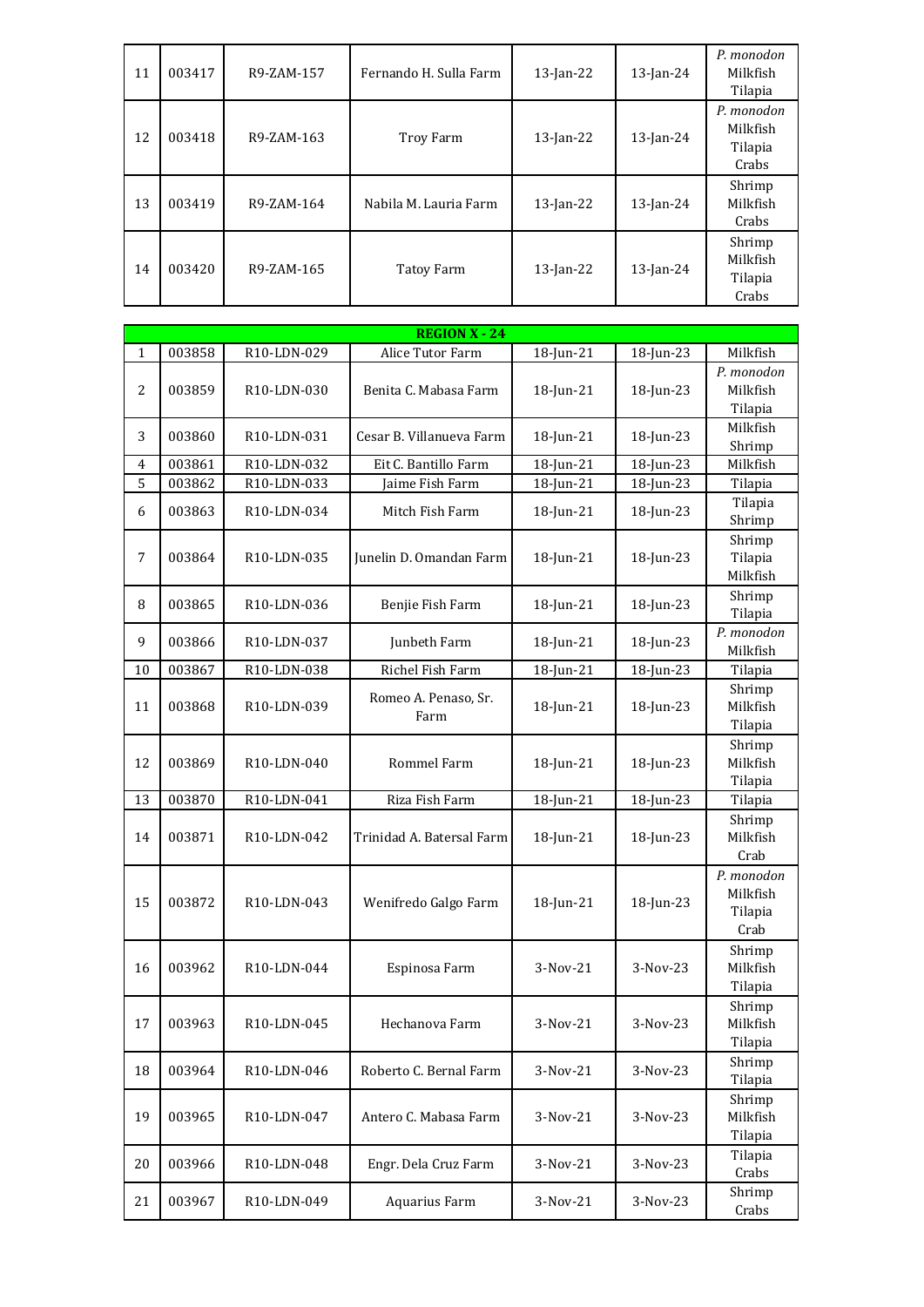| 22 | 003968 | R10-LDN-050              | San Diego Fishery Ent.<br>Inc. | $3-Nov-21$ | $3-Nov-23$ | Shrimp<br>Milkfish<br>Tilapia<br>Crabs |
|----|--------|--------------------------|--------------------------------|------------|------------|----------------------------------------|
| 23 | 003969 | R10-LDN-051              | Erie P. Bihod Farm             | $3-Nov-21$ | $3-Nov-23$ | Shrimp<br>Crabs                        |
| 24 | 003970 | R <sub>10</sub> -LDN-052 | Cereniza C. Arreglado<br>Farm  | $3-Nov-21$ | $3-Nov-23$ | Shrimp<br>Milkfish<br>Crabs            |

|                | <b>REGION XI - 15</b> |                          |                                                  |            |            |                                    |  |  |  |
|----------------|-----------------------|--------------------------|--------------------------------------------------|------------|------------|------------------------------------|--|--|--|
| 1              | 003664                | R11-DVS-040              | <b>Aquasur Resources</b><br>Corporation          | 18-Aug-20  | 18-Aug-22  | P. vannamei<br>Milkfish<br>Tilapia |  |  |  |
| $\overline{2}$ | 003665                | R11-DV0ro-063            | <b>LAA Hatchery</b>                              | 18-Aug-20  | 18-Aug-22  | Tilapia<br>Catfish                 |  |  |  |
| 3              | 003702                | R11-DVN-042              | 3DC Aquaculture                                  | $7-Dec-20$ | $7-Dec-22$ | Milkfish<br>Tilapia<br>Danggit     |  |  |  |
| $\overline{4}$ | 003730                | R11-DVS-021              | RHL Fish Farm                                    | 08-Feb-21  | 08-Feb-23  | Milkfish                           |  |  |  |
| 5              | 003731                | R11-DV0cc-038            | Malalag Sea Cage Farm                            | 08-Feb-21  | 08-Feb-23  | Milkfish                           |  |  |  |
| 6              | 003732                | R <sub>11</sub> -DVS-082 | Aqua Biological<br><b>Industries Corporation</b> | 08-Feb-21  | 08-Feb-23  | Shrimp                             |  |  |  |
| 7              | 003816                | R11-DV0r-084             | Aloy Farm & Tilapia<br>Hatchery                  | 30-Apr-21  | 30-Apr-23  | Tilapia                            |  |  |  |
| 8              | 003827                | R11-DV0cc-088            | MTM Marine Enterprise,<br>Inc.                   | 06-May-21  | 06-May-23  | Milkfish                           |  |  |  |
| 9              | 003837                | R11-DVS-089              | Anderlude Aquatic<br>Resources                   | 17-May-21  | 17-May-23  | Shrimp<br>Milkfish                 |  |  |  |
| 10             | 003838                | R11-DVS-090              | Anderlude Aqua-Agri<br>Ventures                  | 17-May-21  | 17-May-23  | Shrimp<br>Milkfish<br>Tilapia      |  |  |  |
| 11             | 003839                | R11-DV0r-092             | WRV Aqua Farm                                    | 17-May-21  | 17-May-23  | P. vannamei                        |  |  |  |
| 12             | 003843                | R11-DVS-093              | Christopher Tan Fish<br>Cage                     | 25-May-21  | 25-May-23  | Milkfish                           |  |  |  |
| 13             | 003844                | R11-DV0cc-094            | Ludi Fish Aquaculture                            | 25-May-21  | 25-May-23  | Milkfish<br>Mangagat<br>Talakitok  |  |  |  |
| 14             | 003921                | R11-DV0cc-061            | M & M Marine Enterprise                          | 23-Aug-21  | 23-Aug-23  | Milkfish                           |  |  |  |
| 15             | 003995                | R11-DVS-083              | J. Lanzar Trading                                | 3-Dec-21   | 3-Dec-23   | Milkfish                           |  |  |  |

|                | <b>REGION XII - 11</b> |                         |                                                    |              |              |                                    |  |  |  |
|----------------|------------------------|-------------------------|----------------------------------------------------|--------------|--------------|------------------------------------|--|--|--|
| 1              | 003659                 | R <sub>12</sub> -SAR-06 | Alsons Aquaculture<br>Corporation                  | $17$ -Jul-20 | $17$ -Jul-22 | P. vannamei<br>Milkfish<br>Tilapia |  |  |  |
| $\overline{2}$ | 003724                 | R12-SAR-15              | <b>SANACOR Seacage</b>                             | 19-Jan-21    | $19$ -Jan-23 | Milkfish                           |  |  |  |
| 3              | 003879                 | R <sub>12</sub> -SAR-04 | RD Kawas Prawn Farm                                | 28-Jun-21    | 28-Jun-23    | Shrimp                             |  |  |  |
| 4              | 003880                 | R <sub>12</sub> -SAR-05 | RD Lun Padido Prawn<br>Farm                        | 28-Jun-21    | 28-Jun-23    | Shrimp                             |  |  |  |
| 5.             | 003881                 | R12-GSC-09              | RD Siguel Prawn Farm                               | 28-Jun-21    | 28-Jun-23    | Shrimp                             |  |  |  |
| 6              | 003882                 | R12-GSC-11              | RD Bawing Prawn Farm                               | 28-Jun-21    | 28-Jun-23    | Shrimp                             |  |  |  |
| 7              | 003883                 | R <sub>12</sub> -GSC-12 | RD Tambler Prawn Farm                              | 28-Jun-21    | 28-Jun-23    | Shrimp                             |  |  |  |
| 8              | 003884                 | R <sub>12</sub> -SAR-02 | San Andres Corporation I<br>(SANACOR I)            | 28-Jun-21    | 28-Jun-23    | Shrimp                             |  |  |  |
| 9              | 003885                 | R12-SAR-14              | San Andres Corporation<br><b>III (SANACOR III)</b> | 28-Jun-21    | $28$ -Jun-23 | Shrimp                             |  |  |  |